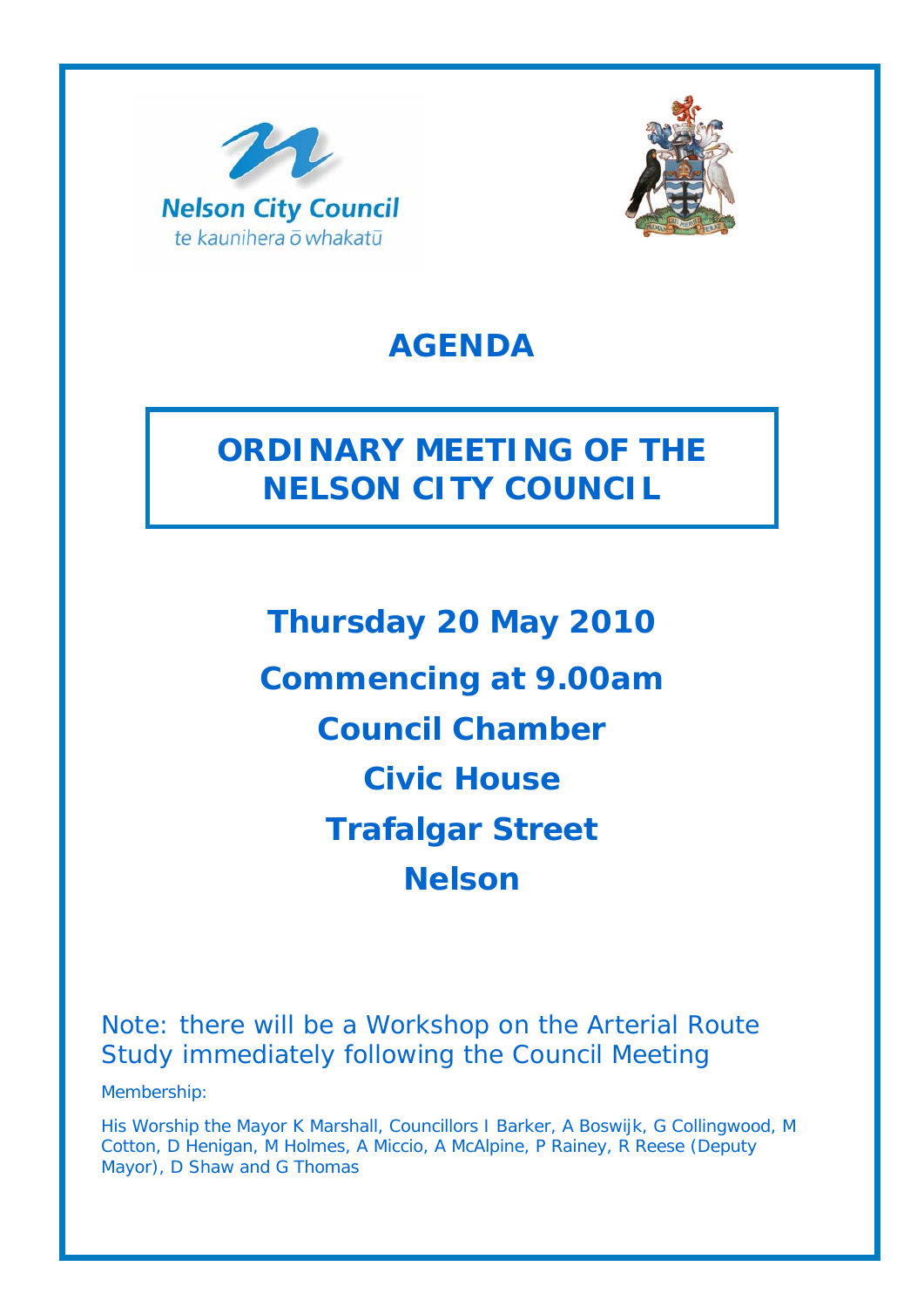### **B U S I N E S S**

**As set out below**  Nelson City Council 921173 20 May 2010 Refer to Page No. **APOLOGIES OPENING PRAYER 1.0 PUBLIC FORUM**  1.1 Mr Peter Fisher, President of the Maitai Club, will address the Council **2.0 CONFIRMATION OF MINUTES – 6 MAY 2010 1-9**  Document number 922715 Recommendation *THAT the minutes of the ordinary meeting of the Nelson City Council, held on Thursday 6 May 2010, be confirmed as a true and correct record.*  **3.0 NOTICE OF MOTION 10**  Document number 895217 **4.0 CHAIRPERSON'S REPORT 11-26**  The Mayor will report on his attendance at the Metro Sector Managers Meeting held in Manukau on 4 May 2010. Attached for Councillors information are the Zone and Section Key Issues Report and a paper entitled Central Government / Local Government Social Sector Forum: Where to From Here. **5.0 REPORTS PERFORMANCE 5.1 Chief Executive's Report 22-78**  Report number 910016 **5.2 Nelson Tasman Tourism Limited: Draft Statement of Intent 2010/11 and Half Yearly Report 79-122**  Report number 920833 **5.3 Tasman Bays Heritage Trust Draft Statement of Intent and Strategic Plan 2010/11 and Half Yearly Report 123-147**  Report number 919878 **Note:** Chairperson Sara Chapman and Chief Executive Peter Millward will be in attendance at 10.30am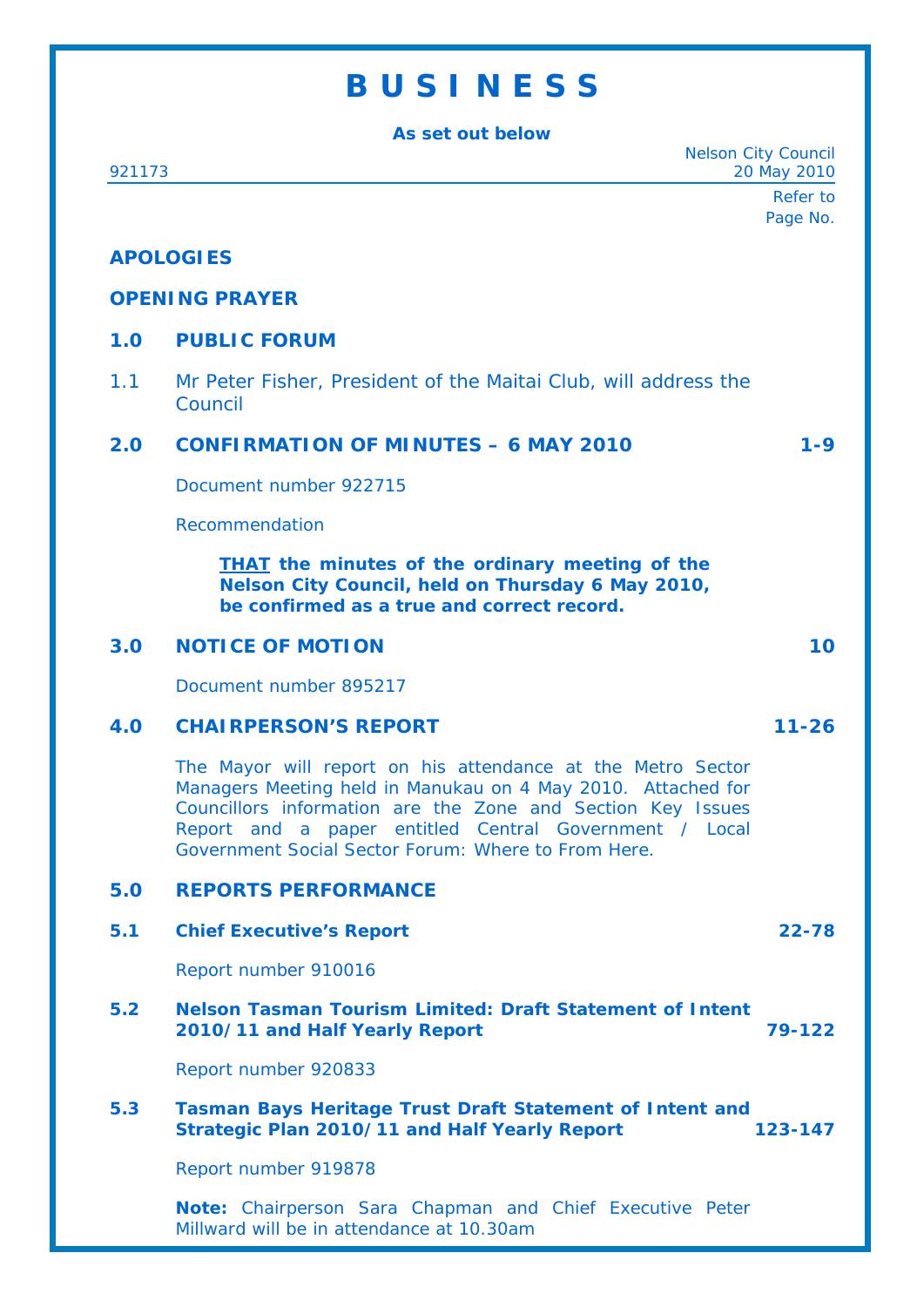#### **5.4 Ridgeways Joint Venture – Statement of Intent 2010/11 148-156**

Report number 905623

Note: Chairperson Seddon Marshall will be in attendance at 10.50am

#### **6.0 REPORTS FROM COMMITTEES**

#### **6.1 Audit, Risk and Finance Committee – 21 April 2010 157-158**

Document number 916735

Recommendation

*THAT the minutes of the meeting of the Audit, Risk and Finance Committee, held on Wednesday 21 April 2010 be received.* 

#### **6.2 Founders Heritage Park Committee – 28 April 2010 159-162**

Document number 919523

Recommendation

*THAT the minutes of the meeting of the Founders Heritage Park Committee, held on Wednesday 28 April 2010 be received.* 

#### **7.0 PUBLIC EXCLUDED BUSINESS**

#### **7.1 Exclusion of the Public**

Recommendation

*THAT the public be excluded from the following parts of the proceedings of this meeting in accordance with section 48(1)(a) of the Local Government Official Information and Meetings Act 1987 on the grounds that the public conduct of this part of the proceedings of the meeting would be likely to result in the disclosure of information for which good reason for withholding exists.* 

- *i) Nelson City Council Public Excluded Minutes – 6 May 2010*
- *ii) Chief Executive's Report*

*Reasons:* 

*To enable the Council to carry out negotiations or commercial activities without prejudice or disadvantage; or* 

*To protect information where the making available of the information would unreasonably prejudice the commercial position of the person who is the subject of the information"; or* 

*To protect the privacy of natural persons.*